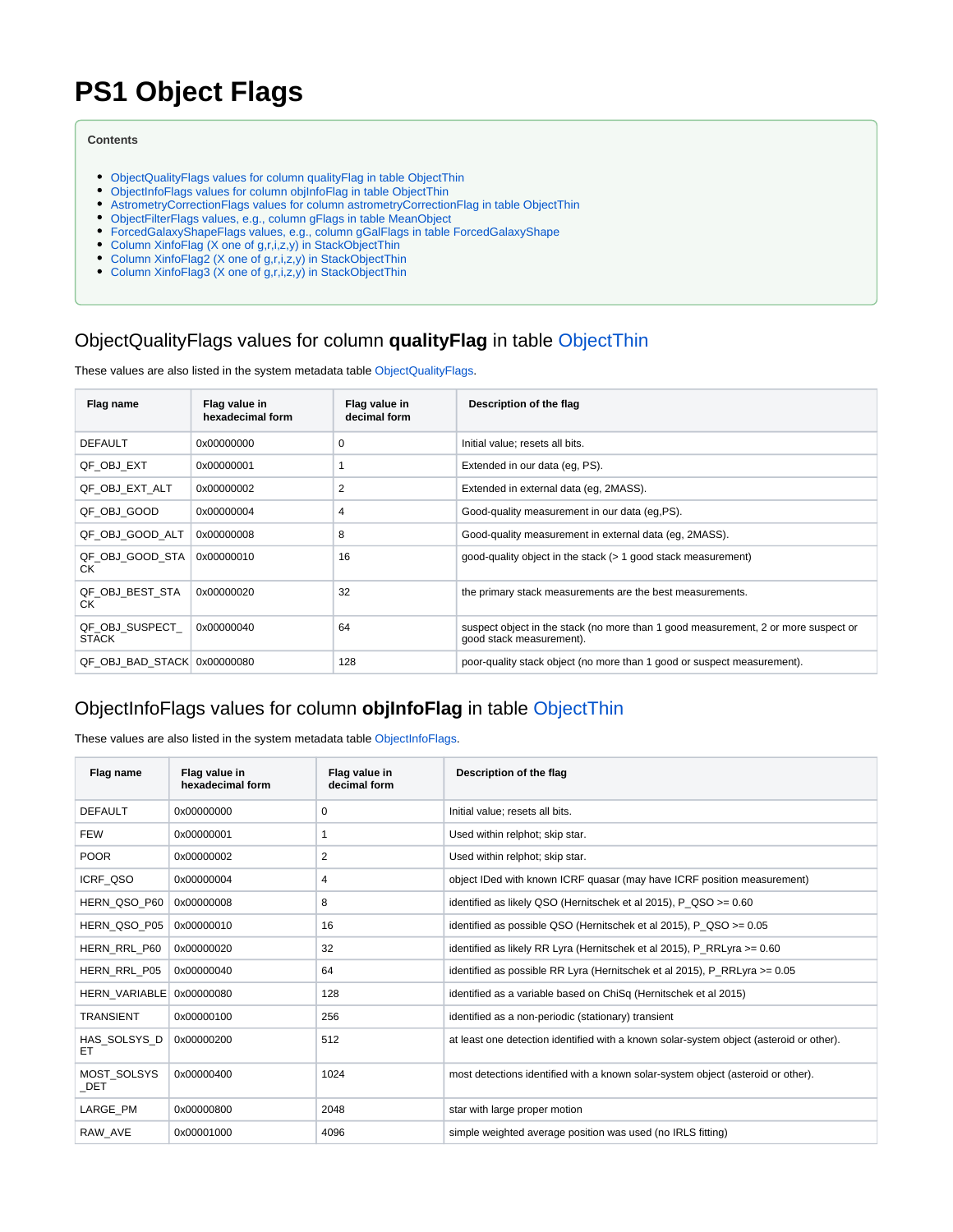| FIT AVE                          | 0x00002000 | 8192       | average position was fitted                                                                                   |
|----------------------------------|------------|------------|---------------------------------------------------------------------------------------------------------------|
| FIT PM                           | 0x00004000 | 16384      | proper motion model was fitted                                                                                |
| FIT PAR                          | 0x00008000 | 32768      | parallax model was fitted                                                                                     |
| USE AVE                          | 0x00010000 | 65536      | average position used (not PM or PAR)                                                                         |
| USE_PM                           | 0x00020000 | 131072     | proper motion used (not AVE or PAR)                                                                           |
| USE PAR                          | 0x00040000 | 262144     | parallax used (not AVE or PM)                                                                                 |
| NO MEAN AST<br><b>ROM</b>        | 0x00080000 | 524288     | mean astrometry could not be measured                                                                         |
| STACK FOR M<br>EAN               | 0x00100000 | 1048576    | stack position used for mean astrometry                                                                       |
| <b>MEAN FOR ST</b><br><b>ACK</b> | 0x00200000 | 2097152    | mean astrometry used for stack position                                                                       |
| BAD_PM                           | 0x00400000 | 4194304    | failure to measure proper-motion model                                                                        |
| <b>EXT</b>                       | 0x00800000 | 8388608    | extended in our data (eq. PS)                                                                                 |
| EXT_ALT                          | 0x01000000 | 16777216   | extended in external data (eg, 2MASS)                                                                         |
| GOOD                             | 0x02000000 | 33554432   | good-quality measurement in our data (eq, PS)                                                                 |
| GOOD ALT                         | 0x04000000 | 67108864   | good-quality measurement in external data (eq. 2MASS)                                                         |
| <b>GOOD STACK</b>                | 0x08000000 | 134217728  | good-quality object in the stack (> 1 good stack measurement)                                                 |
| <b>BEST STACK</b>                | 0x10000000 | 268435456  | the primary stack measurements are the best measurements                                                      |
| SUSPECT_STA<br>СK                | 0x20000000 | 536870912  | suspect object in the stack (no more than 1 good measurement, 2 or more suspect or<br>good stack measurement) |
| <b>BAD STACK</b>                 | 0x40000000 | 1073741824 | poor-quality stack object (no more than 1 good or suspect measurement)                                        |

## <span id="page-1-0"></span>AstrometryCorrectionFlags values for column **astrometryCorrectionFlag** in table [ObjectThin](https://outerspace.stsci.edu/display/PANSTARRS/PS1+ObjectThin+table+fields)

These values are also listed in the system metadata table [AstrometryCorrectionFlags](https://outerspace.stsci.edu/display/PANSTARRS/AstrometryCorrectionFlags).

| Flag name      | Flag value in hexadecimal form | Flag value in decimal form | Description of the flag                                     |
|----------------|--------------------------------|----------------------------|-------------------------------------------------------------|
| AC CORRECTED   | 0x00000001                     |                            | Astrometry Corrected using Gaia EDR3.                       |
| AC DCR         | 0x00000002                     |                            | Differential Chromatic Aberration Correction was performed. |
| AC PM          | 0x00000004                     | 4                          | Proper Motions were calculated.                             |
| <b>DEFAULT</b> | 0x00000000                     |                            | Initial value; resets all bits.                             |

## <span id="page-1-1"></span>ObjectFilterFlags values, e.g., column **gFlags** in table [MeanObject](https://outerspace.stsci.edu/display/PANSTARRS/PS1+MeanObject+table+fields)

These values are also listed in the system metadata table [ObjectFilterFlags.](https://outerspace.stsci.edu/display/PANSTARRS/ObjectFilterFlags)

| Flag name            | Flag value in hexadecimal form | Flag value in decimal form | Description of the flag                           |
|----------------------|--------------------------------|----------------------------|---------------------------------------------------|
| <b>DEFAULT</b>       | 0x00000000                     | 0                          | Initial value; resets all bits.                   |
| <b>SECF STAR FEW</b> | 0x00000001                     |                            | Used within relphot: skip star.                   |
| SECF STAR POOR       | 0x00000002                     | 2                          | Used within relphot: skip star.                   |
| SECF_USE_SYNTH       | 0x00000004                     | 4                          | Synthetic photometry used in average measurement. |
| SECF USE UBERCAL     | 0x00000008                     | 8                          | Ubercal photometry used in average measurement.   |
| SECF HAS PS1         | 0x00000010                     | 16                         | PS1 photometry used in average measurement.       |
| SECF HAS PS1 STACK   | 0x00000020                     | 32                         | PS1 stack photometry exists.                      |
| SECF_HAS_TYCHO       | 0x00000040                     | 64                         | Tycho photometry used for synthetic magnitudes.   |
| SECF FIX SYNTH       | 0x00000080                     | 128                        | Synthetic magnitudes repaired with zeropoint map. |
| SECF RANK 0          | 0x00000100                     | 256                        | Average magnitude uses only rank 0 detections.    |
| SECF RANK 1          | 0x00000200                     | 512                        | Average magnitude uses only rank 1 detections.    |
| SECF_RANK_2          | 0x00000400                     | 1024                       | Average magnitude uses only rank 2 detections.    |
| SECF RANK 3          | 0x00000800                     | 2048                       | Average magnitude uses only rank 3 detections.    |